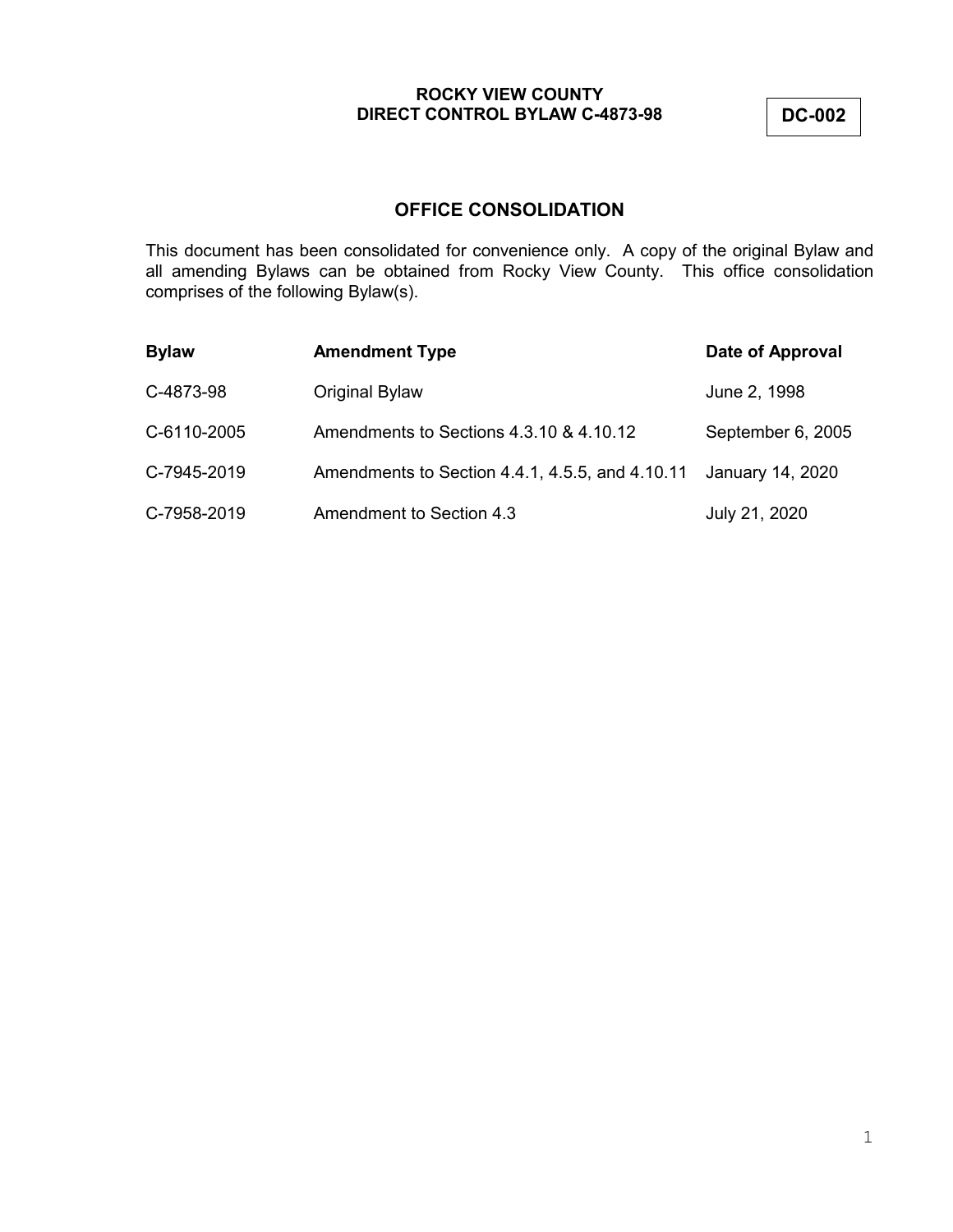**DC-002**

# **DIRECT CONTROL BYLAW REGULATIONS**

- 1. That Section 7.3.0; Land Use Map No.s 32 and 32-1 of Bylaw C-1725-84 be amended by redesignating Lot 1, Block 5, Plan 9611759 in the NW-23-23-27-W4M from Hamlet Direct Control District to Direct Control District, as shown on the attached Schedule "A" forming part of this Bylaw.
- 2. That all lands within Lot 1, Block 5, Plan 9611759 in the NW-23-23-27-W4M are hereby redesignated to Direct Control District as shown on the attached Schedule "A" forming part of this Bylaw.
- 3. That the Development Officer shall be responsible for the issuance of Development Permit(s) for the lands subject to this Bylaw.
- 4. That the Land Use Rules of the Direct Control District be as follows:
	- 4.1 Purpose and Intent

The purpose and intent of this District is to provide for a commercial development for the establishment of business offices and the retail sales of goods and services.

- 4.2 List of Permitted Uses
	- 4.2.1 Landscaping
	- 4.2.2 Fascia signs associated with the principal use
- 4.3 List of Discretionary Uses
	- 4.3.1 Business Offices
	- 4.3.2 Personal Service stores
	- 4.3.3 Retail Stores
	- 4.3.4 Free standing Signs associated with the principal use
	- 4.3.5 Restaurants or Eating Establishments
	- 4.3.6 Service Stations and Gas bars
	- 4.3.7 Drinking Establishment
	- 4.3.8 Liquor Stores
	- 4.3.9 Accessory buildings associated with the principal use
	- 4.3.10 Car Wash, Self Service **(C-6110-2005)**
	- 4.3.11 Cannabis Retail Store **(C-7958-2019)**

## 4.4 General Land Use Regulations

4.4.1 Parts One, Two, and Three of Land Use Bylaw C-4841-97, as amended, are applicable unless otherwise stated in this Bylaw.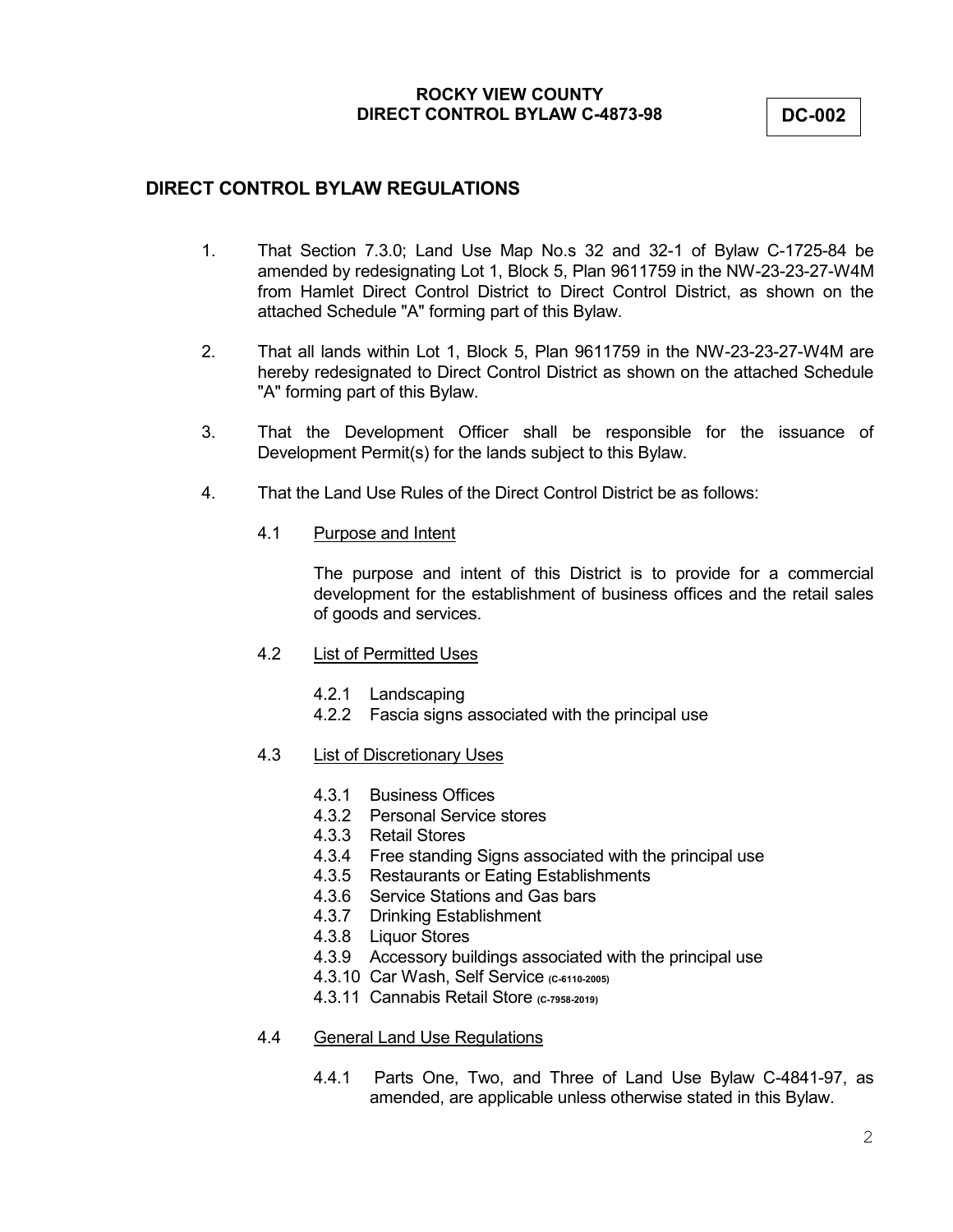**DC-002**

- 4.4.2 The Development Officer shall consider and decide on applications for Development Permits for those uses which are listed as "Permitted Uses" and "Discretionary Uses" by this bylaw provided the provisions of Section 4.0 herein are completed in form and substance satisfactory to the Municipality.
- 4.4.3 All development of the Lands shall be in accordance with plans and specifications as approved by the Municipality pursuant to a Development Permit issued for the lands.
- 4.4.4 The Municipality may, through a Development Permit(s) or Development Agreement(s) required by this Bylaw, specify any development regulation, criteria or condition necessary to ensure all subdivision and development on the Lands conform with the development proposals upon which this bylaw is based as determined by and to the satisfaction of the Municipality;
- 4.4.5. Development Permits and/or Development Agreements shall be required for the development hereof and each Development Permit shall provide that:
	- a) no stripping, excavation or construction on any of the Lands shall occur until an appropriate irrevocable Letter of Credit acceptable in form and substance to the Municipality has been deposited with the Municipality; and,
	- b) no occupancy of any building shall occur until the construction of any required utilities required to serve the development have been completed or secured to the specification satisfactory to the Municipality.
- 4.4.6 No occupancy of the Lands for any use shall be permitted, no Development Permits or Building Permits for commercial use shall be issued by the Development Officer for the Lands until:
	- a) the Developer has prepared and submitted to the Municipality a Construction Management Plan in form and substance satisfactory to the Municipality;
	- b) all necessary licenses, permits and approvals have been received from Alberta Environmental Protection and the Municipal District of Rocky View with respect to a piped surface water supply and distribution system and a sewage collection and disposal system to service the Lands;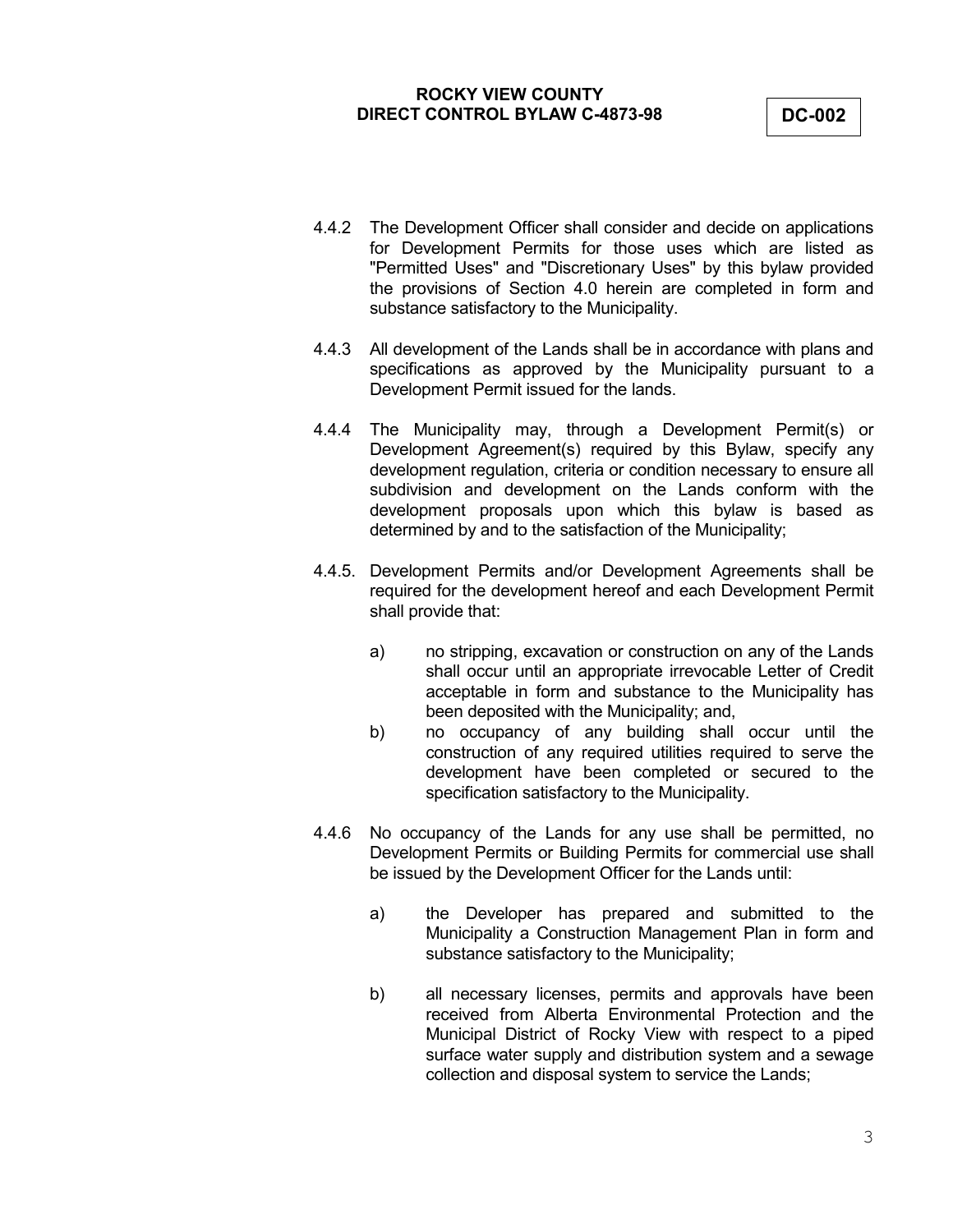- c) a Lot Owner's association has been legally established by the Developer and a Restrictive Covenant confirming that each owner holding an interest in the Lands will be a member of the Association and that said Association is responsible for all on-site and sewage disposal, water collection, water distribution and treatment facilities and appurtenances thereto, the perpetual handling of waste and storm water disposal within the Development Area. The Restrictive Covenant shall be in form and substance satisfactory to the Municipality, and be executed by the Developer and registered against title to the Lands prior to any registered financial encumbrances and registered concurrently with the Plan of Survey;
- d) the Developer has prepared, at his sole expense, and the Municipality has approved, architectural guidelines and elevation drawings for the development, including but not limited to such things as the design, character and appearance of buildings and detailed landscaping requirements; and,
- e) solid perimeter fencing, a minimum of 2 metres (6.56 feet) high, shall be constructed (or fully secured) around the entire boundary of the area contained within this bylaw which is adjacent to a residential land use.
- 4.4.7 The Developer shall register by way of Restrictive Covenant the aforementioned architectural control guidelines on every new lot concurrent with the registration of the Bareland Plan of Survey.
- 4.4.8 All Development shall be serviced by a Sanitary Sewer line which shall be connected to the Langdon Sanitary Sewer System to the satisfaction of the Municipality.
- 4.5 Minimum Requirements
	- 4.5.1 Area of an individual bareland condominium lot:
		- $(a)$  0.35 acres (0.142 hectares) Gas Bars
		- (b) 0.46 acres (0.186 hectares) Service Stations
		- (C) 0.50 acres (0.202 hectares) all other uses
	- 4.5.2 Front Yard:
		- (a) 49.21 feet (15 metres)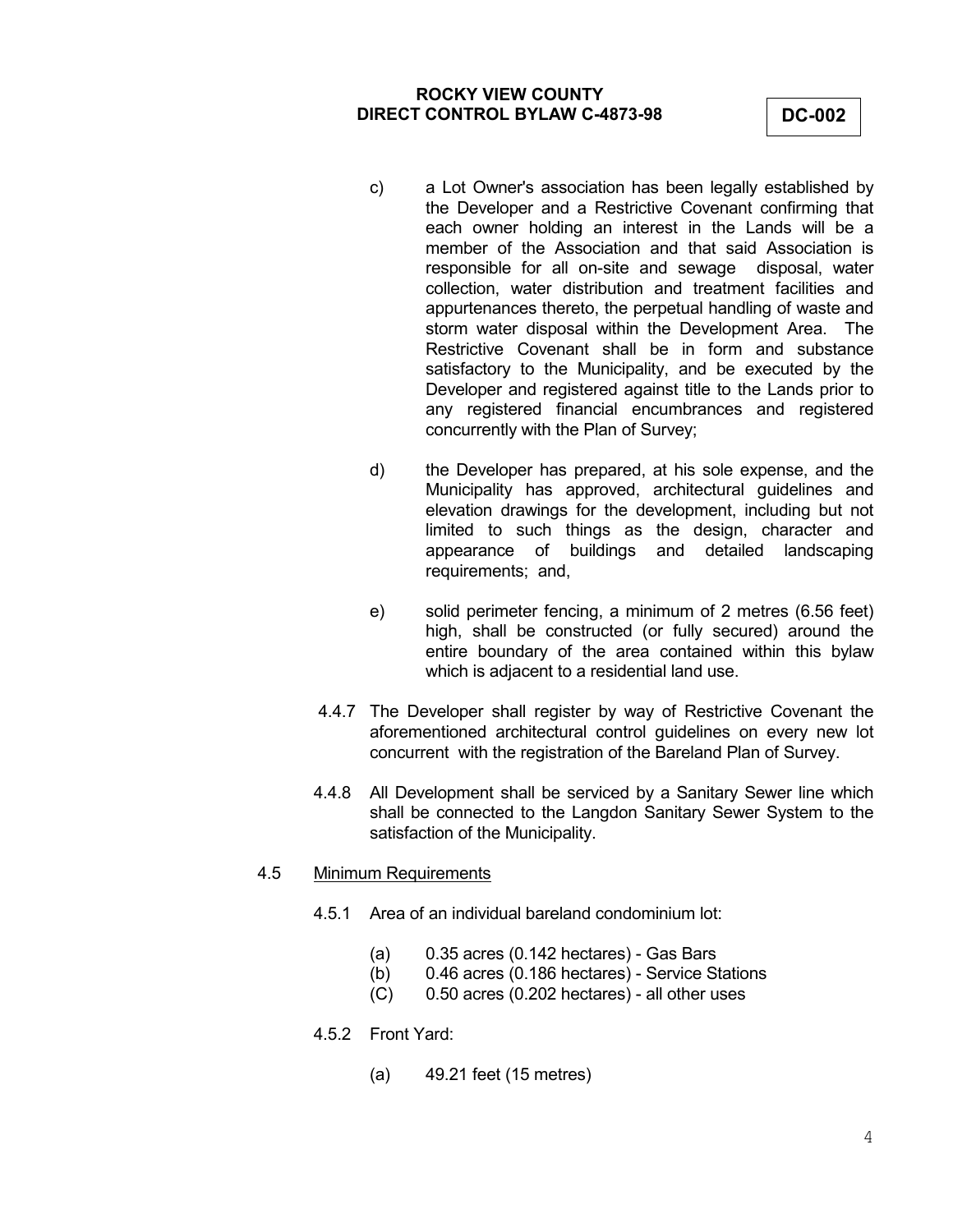**DC-002**

- 4.5.3 Side Yard:
	- (a) none required where another condominium lot in the bylaw area is adjacent and is on the adjoining boundary.
	- (b) 19.68 feet (6 metres)
- 4.5.4 Rear Yard:
	- (a) 19.68 feet (6 metres)
- 4.5.5 Parking
	- (a) 3.5 parking spaces per 100 square meters (1,076.4 square feet) gross floor area of all buildings.
- 4.6 Maximum Requirements
	- 4.6.1 Height of Buildings:
		- (a) principal buildings: 10 m (32.81 feet)
	- 4.6.2 Height shall be measured from the average elevation of the finished ground level adjoining the exterior walls of a building to the highest point of a building.
	- 4.6.3 Building Coverage:
		- (a) principal and accessory buildings: 25% of the lot
	- 4.6.4 Maximum number of free standing Signs: 1

## 4.7 Development Standards

- 4.7.1 Site Planning
	- (a) A Storm Water Management Plan for the entire site shall be prepared by a qualified professional at the Developer's sole expense to the satisfaction of the Municipality, and such plan shall be consistent with all other approved storm water plans previously approved for the site, and shall be completed prior to the approval of any Development Permit.
	- (b) Site grading and drainage plans for each condominium lot shall be prepared to the satisfaction of the Municipality and approved prior to any development commencing on the site.
	- (d) Parking requirements shall be considered in aggregate for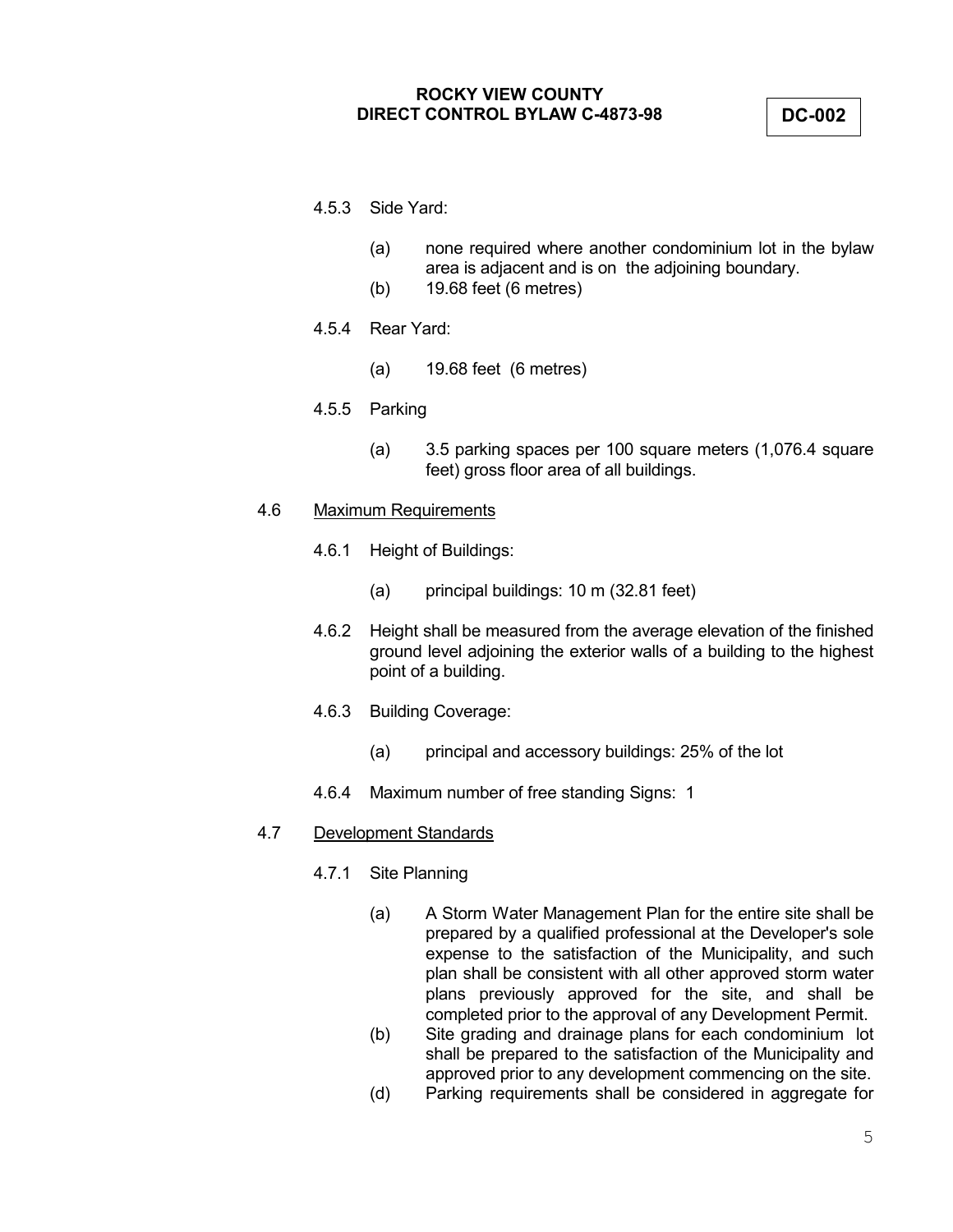**DC-002**

the entire bylaw area, such that all lots collectively will have to meet the minimum parking requirements. A Joint Use Agreement for Parking and Access is to be part of the Condominium Bylaws.

- 4.7.2 Landscaping and Controlled Appearance
	- (a) Landscaping shall be carried out in accordance with a Landscaping Plan approved by the Development Officer.
	- (b) Mature trees on the site are to be protected and incorporated into the Landscaping Plan.
	- (c) The Landscaping Plan shall illustrate the location of vegetation, which is to remain undisturbed and any new vegetation to be planted. Wherever possible, indigenous tree, shrub and plant species shall be used.
	- (d) All areas of the lands not otherwise used for building, parking, storage, loading and vehicle movement shall be landscaped in accordance with the Landscape Plan and such Landscape Plan shall be a condition of a Development Permit.
	- (e) Landscaping shall include the planting of grasses, shrubs and trees and shall be continuously maintained, including replacement of any deceased trees, shrubs or plants by the end of the next growing season.
	- (f) Irrigation and maintenance shall be detailed in the Landscape Plan and defined in the Development Permit.
- 4.7.3 Architectural Control

The design, character and appearance of any buildings, structures or signs proposed to be erected or located on the property must be approved by the Municipality in accordance with the approved aforementioned Architectural Guidelines.

#### 4.8 Refuse Control

Garbage and waste material on and around the site shall at all times be stored in weatherproof and animal-proof containers which shall be screened from view from all adjacent properties and public thoroughfares.

#### 4.9 Fire Protection

Fire protection measures shall be provided in accordance with the Alberta Fire Code and included in a Development Permit.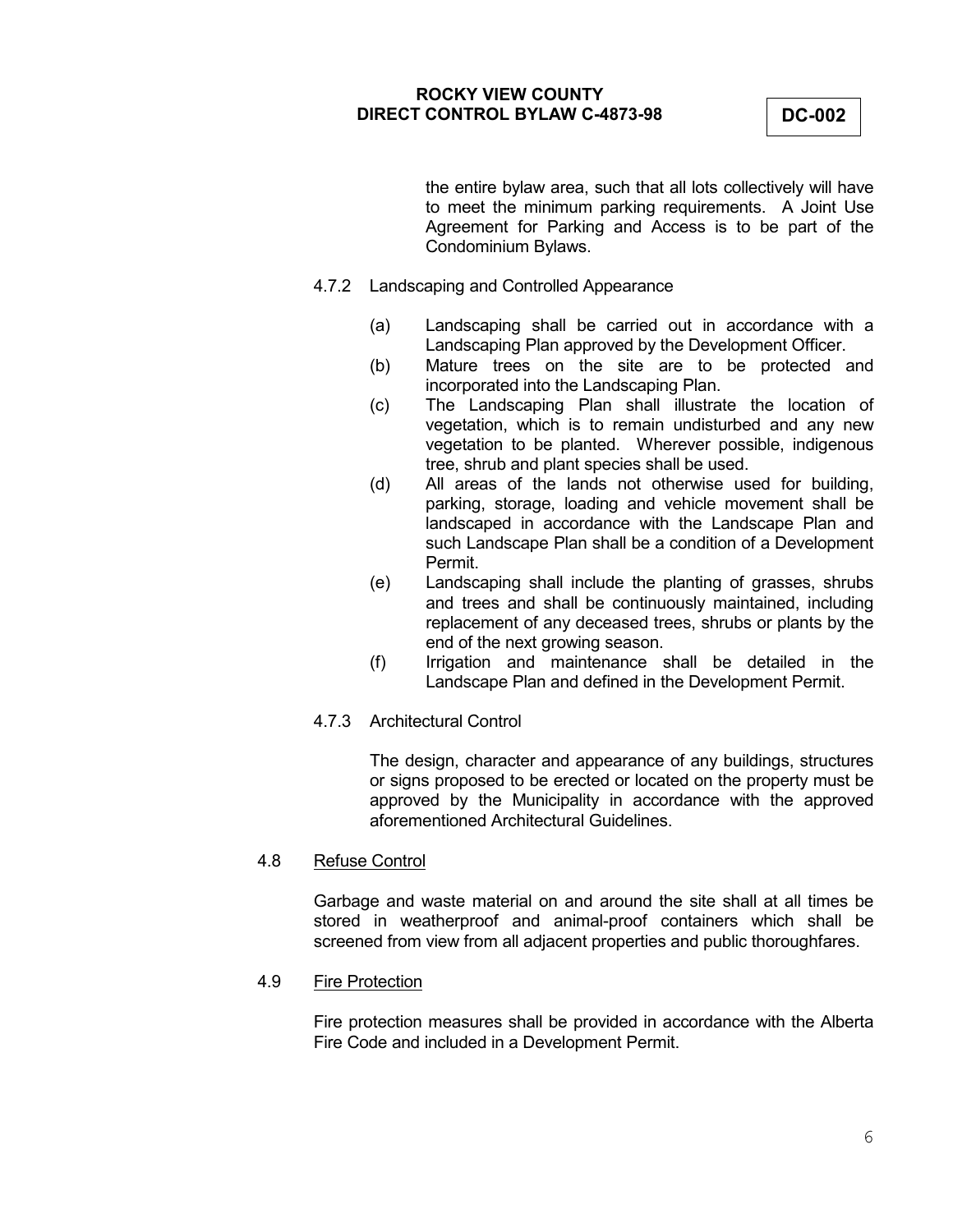**DC-002**

## 4.10 Definitions

- 4.10.1 **Building** includes anything constructed or place on, in, over, or under land but does not include a highway or public roadway.
- 4.10.2 **Business Offices** means a portion or portions of a building where services of a professional nature are offered for sale, such as but not limited to legal, financial and medical services for example.
- 4.10.3 **Construction Management Plan** means a program that details site management of all construction acticvity that may include, but is not limited to the management of construction debris and dust.
- 4.10.4 **Developer** means a person or corporation who/which is responsible for any undertaking that requires a Permit or action pursuant to this bylaw.
- 4.10.5 **Development** means:
	- i) an excavation or stockpile and the creation of either of them,
	- ii) a building or an addition to or replacement or repair of a building and the construction or placing in, on, over or under land of any of them,
	- iii) a change of use of land or a building or an act done in relation to land or a building that results in or is likely to result in a change in the use of the land or building, or
	- iv) a change in the intensity of use of land or a building or an act done in relation to land or a building that results in or is likely to result in a change in the intensity of use of the land or building.
- 4.10.6 **Drinking Establishment** means an establishment, licensed by the Alberta Liquor Control Board, in which alcoholic beverages are served for a fee for consumption on the premises, and any preparation or serving of food is accessory thereto, and includes a licensed ounge that is ancillary to a restaurant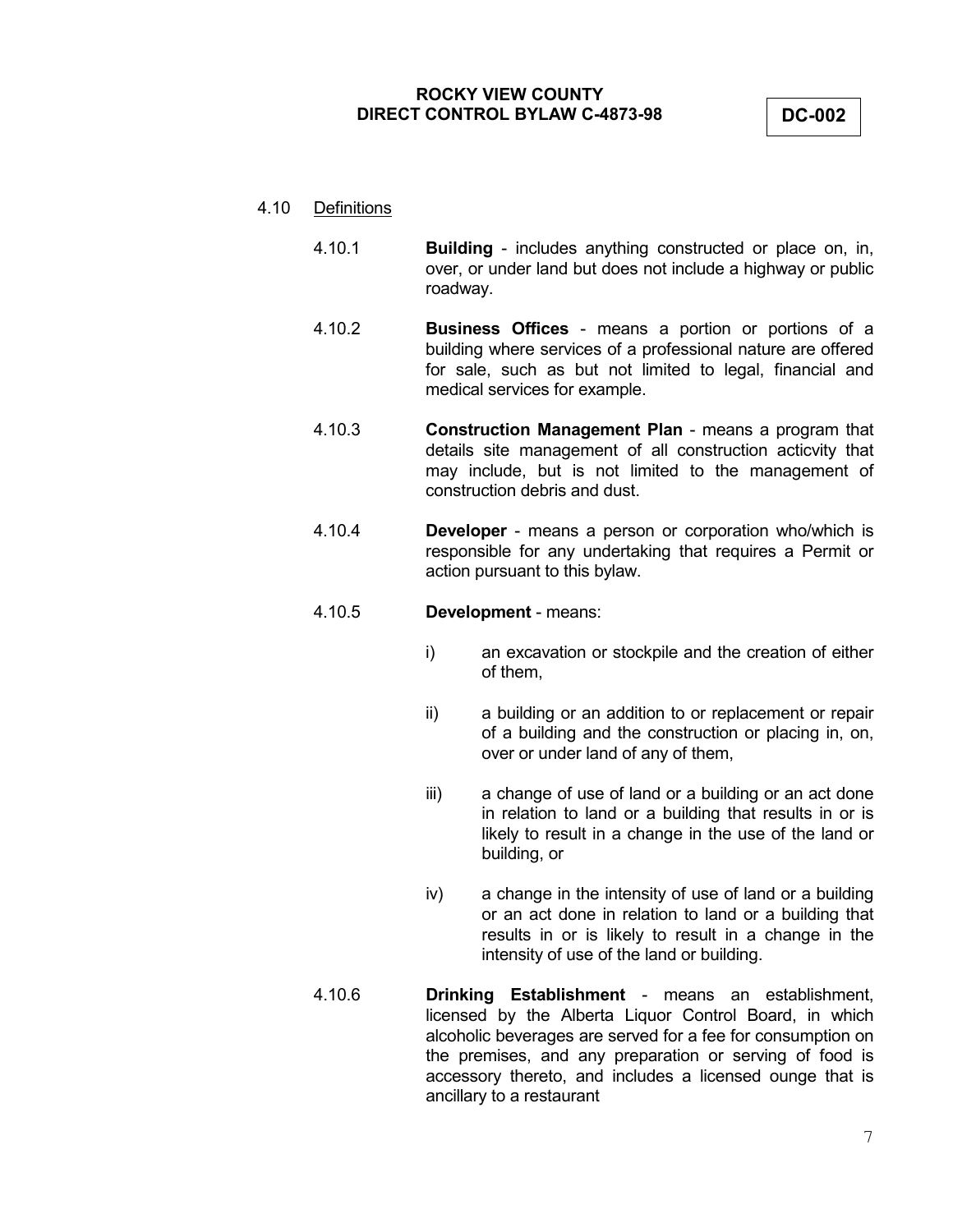**DC-002**

- 4.10.7 **Personal Service Stores** means a portion or portions of a building where services are offered for sale to individuals, which services may include but are not limited to health, beauty and laundry services, for example.
- 4.10.8 **Professional Engineer** is a professional engineer who is a member in good standing of the Association of Professional Engineers, Geologists, and Geophysicists of Alberta (A.P.E.G.G.A.).
- 4.10.9 **Retail Stores** means a portion or portions of a building where merchandise is offered for sale to individuals, which may include but is not limited to convenience stores, for example.
- 4.10.10 **The Lands** means the lands as shown on Schedule "A" attached hereto.
- 4.10.11 Terms not defined above have the same meaning as defined in Section 8 Definitions of Land Use Bylaw C-4841-97.
- 4.10.12 **Car Wash, Self Service**  means a place or business with coin-operated facilities used primarily for the cleaning, washing, polishing, or waxing of motor vehicles. (c-**6110-2005)**
- 5.0 Implementation
	- 5.1 The Bylaw comes into effect upon the date of its third reading.